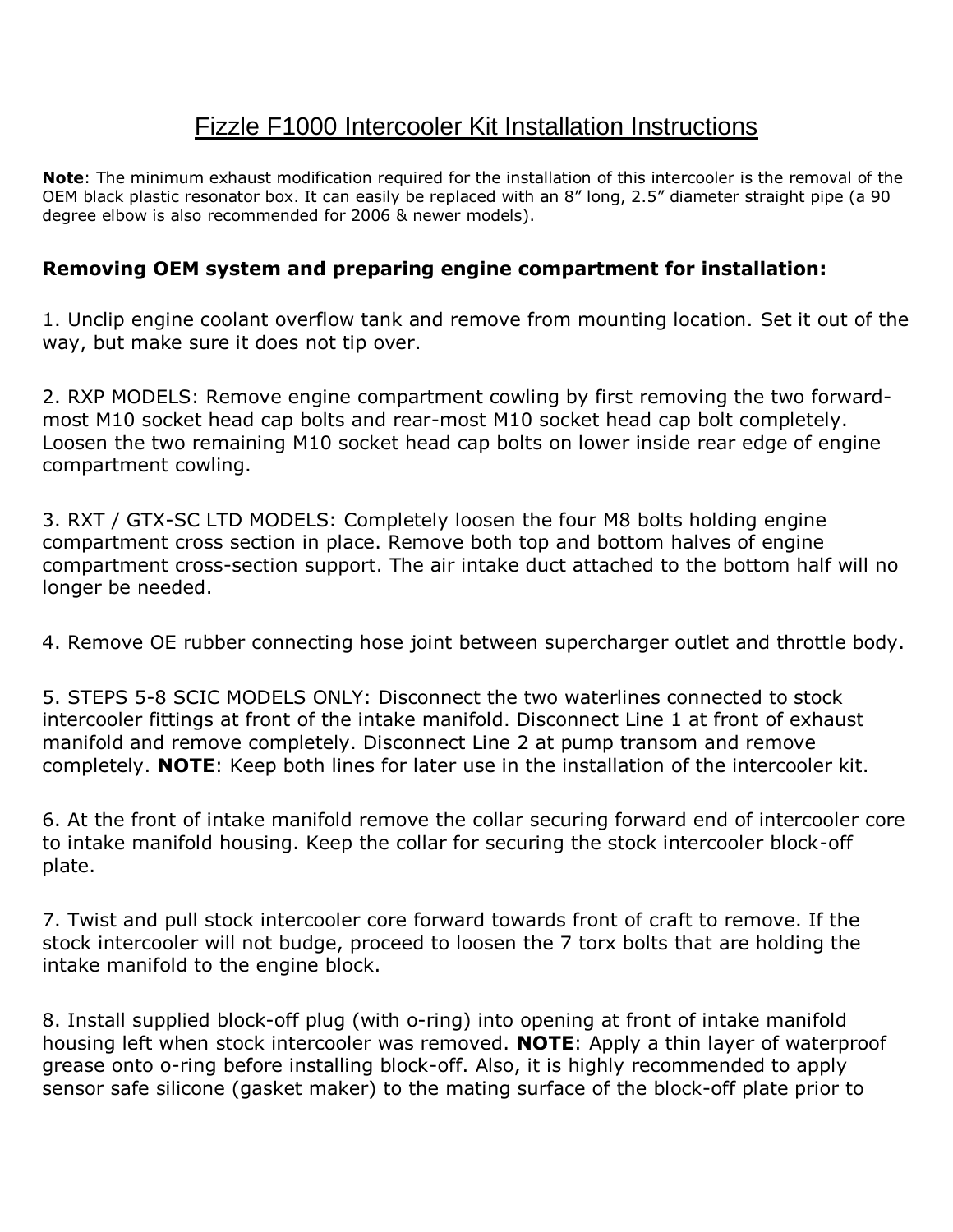installation to ensure proper adhesion and to aid the prevention of a boost leak. Ensure that the plugs for the boost ports are sealed and secure if not in use. Secure the block off plate with the collar previously removed in step 6.

9. In the rear of craft on the left side of pump transom remove both of the upper and lower  $M10 \times 45$  bolts and washers securing pump support to hull. Test fit the arm of the two piece intercooler mounting bracket to ensure it mounts flush against pump transom.

## **Attaching hardware to intercooler and preparing intercooler for installation:**

10. There are two small threaded holes on the bottom of each intercooler air tank. None of these holes will be used in this installation. The holes are not drilled all the way through the tanks so there is no need to plug the holes with anything.

11. Install the supplied 3"-2.5" straight silicone reducer onto the 3" intercooler inlet flange (supercharger/exhaust side of the craft). Secure the larger end of the reducer coupler to the intercooler inlet flange using one supplied 3" hose clamp.

12. Install the supplied 3"-2.5" bending reducer onto the 3" intercooler outlet flange (throttle body/intake side of the craft). Secure the reducer using one supplied 3" hose clamp, but do not fully tighten the clamp because the coupler may need to be rotated slightly or removed throughout the installation of the intercooler.

13. Install the 2 supplied large brass fittings into the ½" threaded holes located on the front of the intercooler. The 90 degree hose fitting needs to be installed first and should be pointing at an approximately 45 degree angle upwards towards the pump inlet. This fitting is for the inlet line and installs into the top-left threaded hole when looking at the front of the intercooler. The straight hose fitting installs into the lower right threaded hole and is used as the water outlet line. Use a wrench to tighten the fittings until snug. Do not over tighten as the aluminum can cause the brass threads to strip.

## **Assembling and installing intercooler with intercooler bracket**

14. Secure the two supplied rubber straps to the mounting bracket plate using the supplied bolts, washers, and nuts. The nut-end of each bolt should be facing where the intercooler will sit and the head-end of each bolt should be facing the rear of the craft. Ensure that the hook on each rubber strap has the top opening of the 'S' shape facing downward once the straps are installed onto the bracket plate.

15. Using the waterline previously removed from water inlet fitting at pump transom to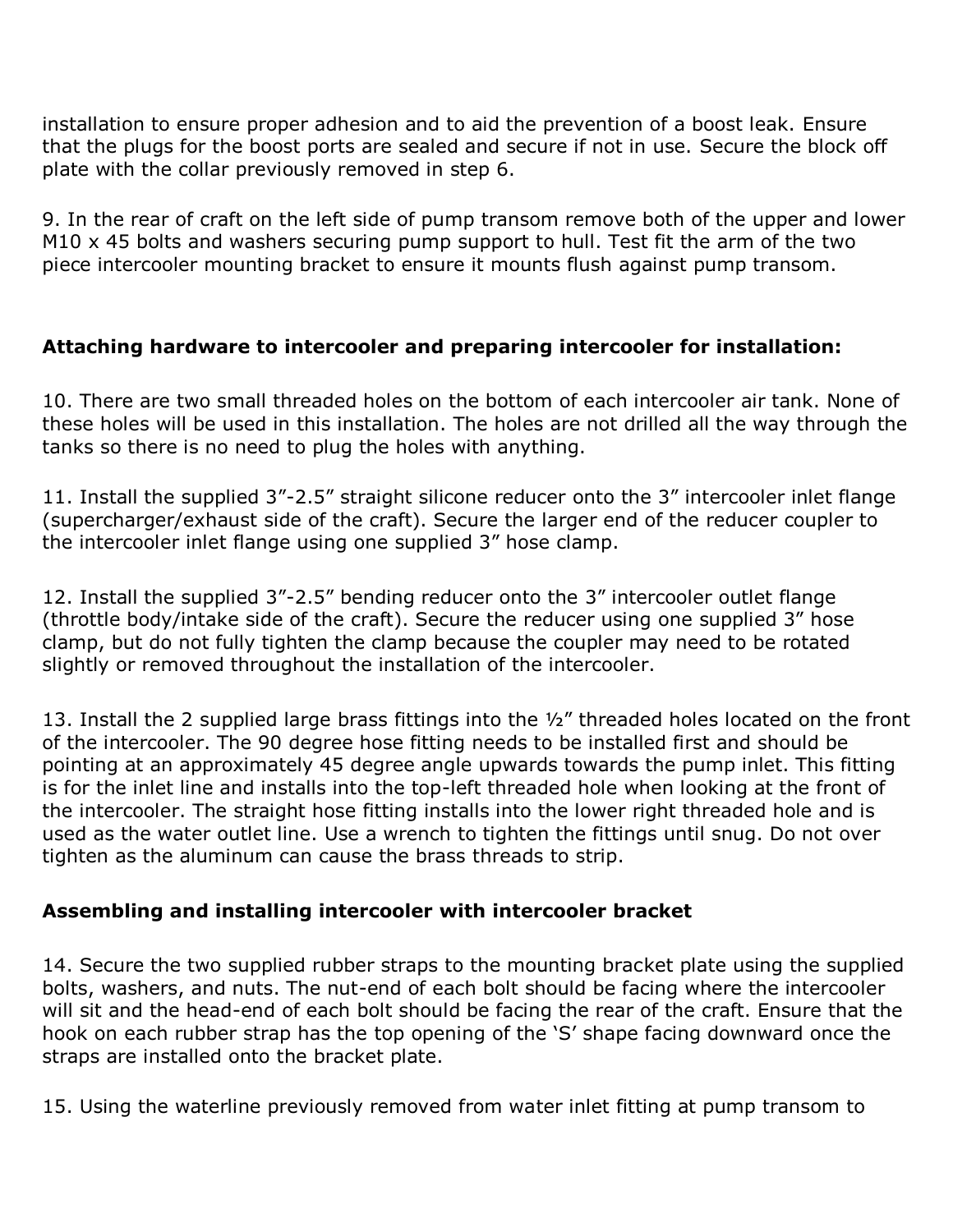stock intercooler; connect one end to water outlet fitting on intercooler. Route loose end towards exhaust side of engine, then forward and connect to hose barb fitting at front/bottom of the exhaust manifold. Secure using the original hose clamp. **NOTE**: For steps 17 & 20; take care not to kink hoses. It may be necessary to trim excess hose for proper fit.

16. The following instructions 17A and 17B are the two basic methods for installing the intercooler and bracket into their proper location. Choose the one that seems most appropriate for your space constraints and mechanical ability. It is recommended to seal the back face of the bracket support arm to the pump transom surface with silicone sealant (gasket maker) in order to avoid potential water leaks from the pump support bolts. Keep in mind that the **intercooler bracket plate and the intercooler** itself will **need to be** attached in a way that they are both **rotated slightly towards the supercharger**. This is essential in getting all of the piping to line up properly.

17A. Bolt the bracket plate and bracket arm together using the 3 supplied bolts and deep cylinder washers. Then, place the intercooler onto the bracket mounting plate. Strap the intercooler to the bracket plate by pulling the straps over the front of the intercooler and hooking each 'S' hook to its respective attachment hole on the bottom side of the bracket mounting plate. The rubber straps work best when they are diagonally crossed over each other on top of the intercooler (see picture below). Once the intercooler is secured to the mounting plate with the straps, hook the bottom of the bracket arm leg around the engine coolant hose located near the pump transom. This will allow each of the holes on the bracket arm to line up with its respective matching hole on the pump transom. To hook the bracket arm around the large engine coolant hose you will have to turn the intercooler into a specific orientation. The intercooler will have to be placed so that it is standing vertically and sideways. In this position the back plate of the intercooler and mounting bracket will be sitting on the bottom of the hull. The 3" air inlet and outlet openings will be facing upwards. Once the curve in the bracket arm is hooked under the hose, rotate the intercooler and bring it back to horizontal. This may not be necessary on the more spacious GTX/RXT. Re-install the factory pump support bolts through the bracket arm once the bracket arm is mating with the hull at the pump transom surface. The bolts with washers will first go through the intercooler bracket arm, then into the pump support threads. Make sure to fully tighten these bolts.

17B. Place the intercooler onto the bracket mounting plate. Strap the intercooler to the bracket plate by pulling the straps over the front of the intercooler and hooking each 'S' hook to its respective attachment hole on the bottom side of the bracket mounting plate. The rubber straps work best when they are diagonally crossed over each other on top of the intercooler (see picture below). Take the bracket arm and put it in place against the pump transom (with recommended silicone sealant). Re-install the factory pump support bolts once the bracket arm is mating with the hull at the pump transom. The bolts with washers will first go through the intercooler bracket arm, then into the pump support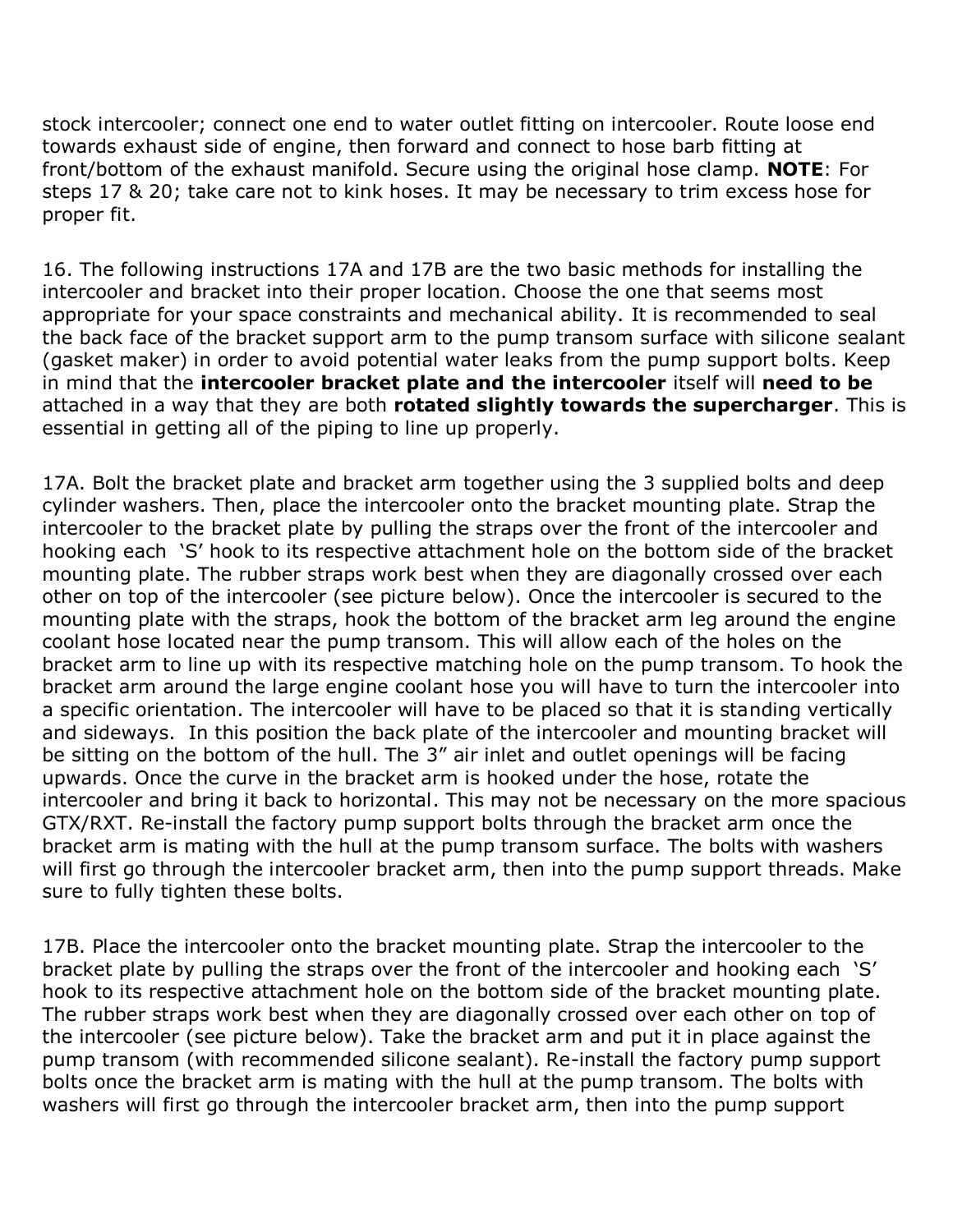threads. Make sure to fully tighten these bolts. Finally, place the intercooler and bracket plate on top of the flat shelf of the bracket arm. Install the 3 supplied bolts and 3 long cylinder washers from the bottom to attach the bracket arm to the bracket plate.

18. Test fit the 2.5" 45 degree aluminum pipe between the supercharger and intercooler to identify which end of the pipe will attach to each coupler. Slide the 2.5" straight silicone coupler onto the 45 degree pipe so that the entire coupler is completely overlapping with the end of the pipe that will connect to the supercharger outlet. Insert the 45 degree pipe into the straight reducer coupler mentioned in step 11. Then, slide the 2.5" straight coupler with clamps onto the supercharger outlet. Secure the pipe and the remaining ends of each coupler with three of the supplied 2.5" clamps. The pipes can overlap with (go inside of) the intercooler inlet/outlet.

19. Slide the 2.5" 45 degree silicone elbow onto the supplied 2.5" aluminum straight pipe as far as it will go without forcing it. Insert the other end of the pipe into the 45 degree reducer coupler coming off of the intercooler. Position the pipe and 2.5" 45 degree coupler so the piping will line up with the throttle body inlet. Slide the 2.5" 45 degree coupler over the throttle body inlet. Rotate each 45 degree coupler again, if necessary, so that both angled couplers and the straight pipe are attached properly to each other and to their respective inlet or outlet. Add three of the supplied 2.5" clamps and then tighten the three clamps. Finish tightening the 3" clamp that secures the angled coupler to the intercooler outlet flange (refer to step 12). **NOTE**: It is recommended to seal the connections between the silicone hoses and the pipes with silicone in effort to prevent possible boost leaks.

20. Using the waterline previously removed from intercooler to exhaust manifold; connect end with distinct bend to the water inlet fitting on intercooler and secure the water line with a hose clamp. Route the loose end towards water inlet fitting at pump transom and secure using a hose clamp.

## **Completing installation and cleaning engine compartment**

21. Replace engine compartment cowling in reverse order of Step 3

22. Replace engine coolant overflow tank. Again, be careful to not tip the overflow tank.

23. Installation is now complete. Thoroughly inspect the engine compartment for tools, rags, parts, etc. Run craft on a hose to ensure no leaks exist. Check service manual for flushing instructions. After engine cools check all hoses and clamps to make sure they are secure. **NOTE**: The couplers will expand after being heated. The clamps may need to be tightened a second time after running the machine. Make sure still to not over tighten the clamps.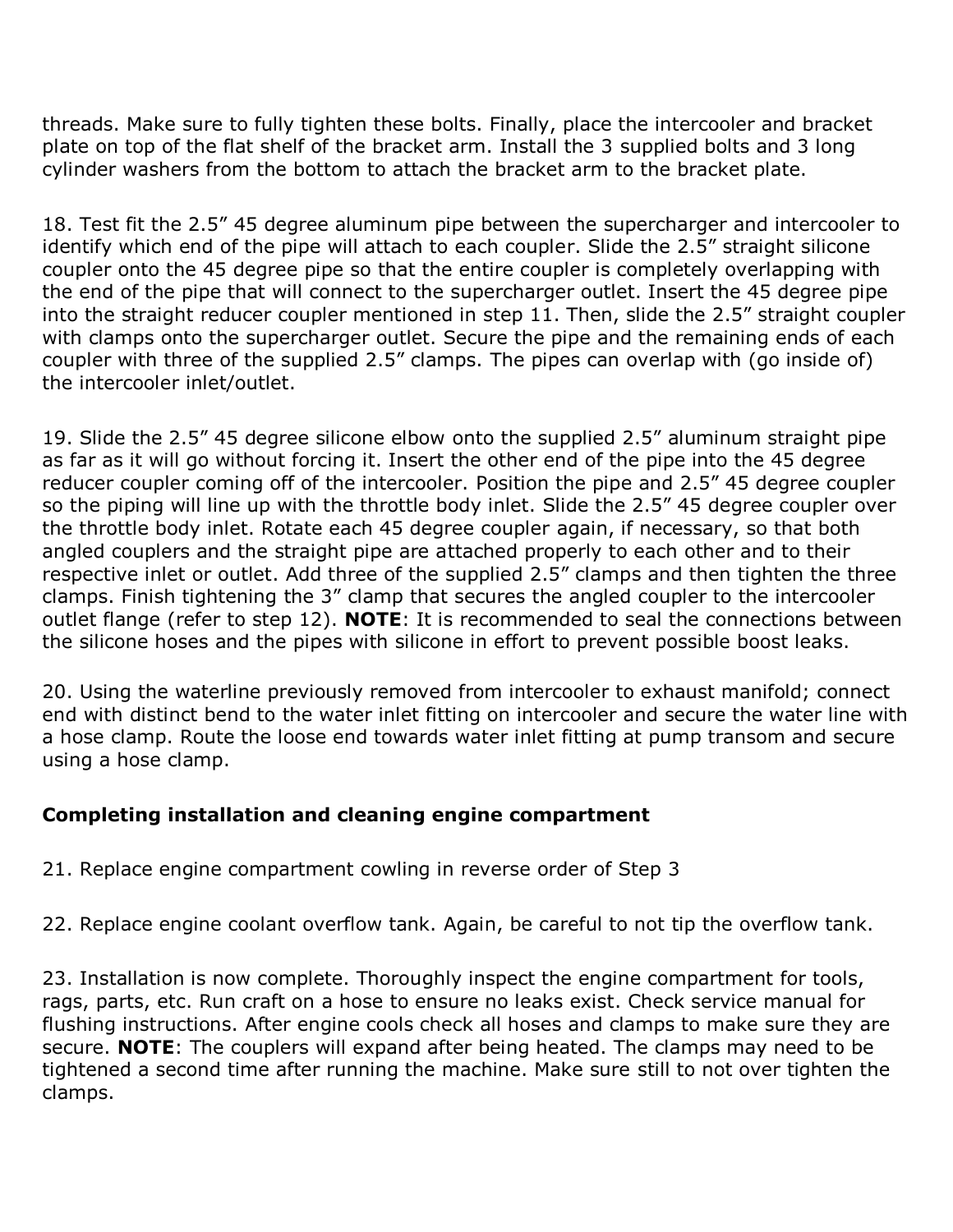**Enjoy your new found power. Don't forget to ride safe and have fun!**

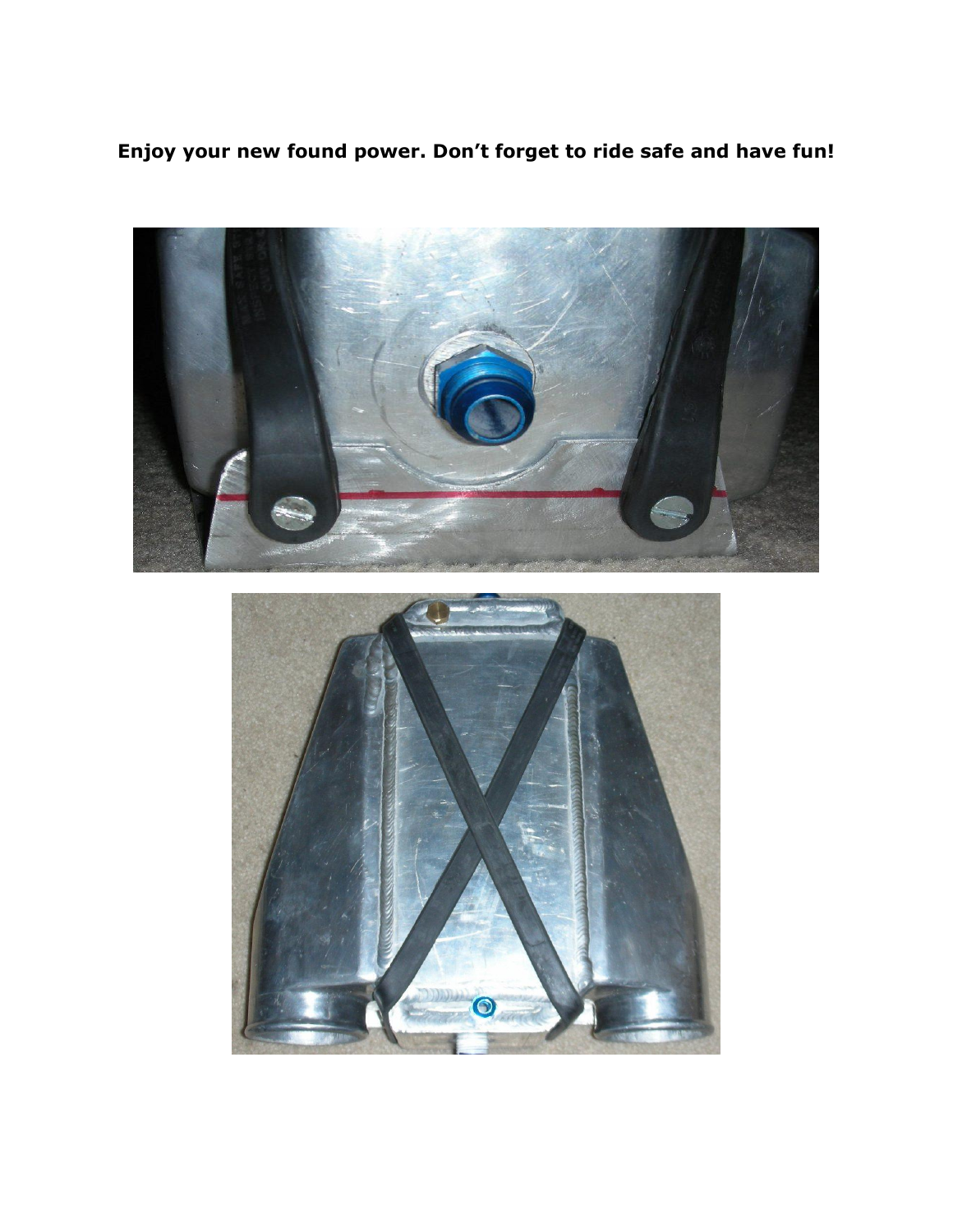

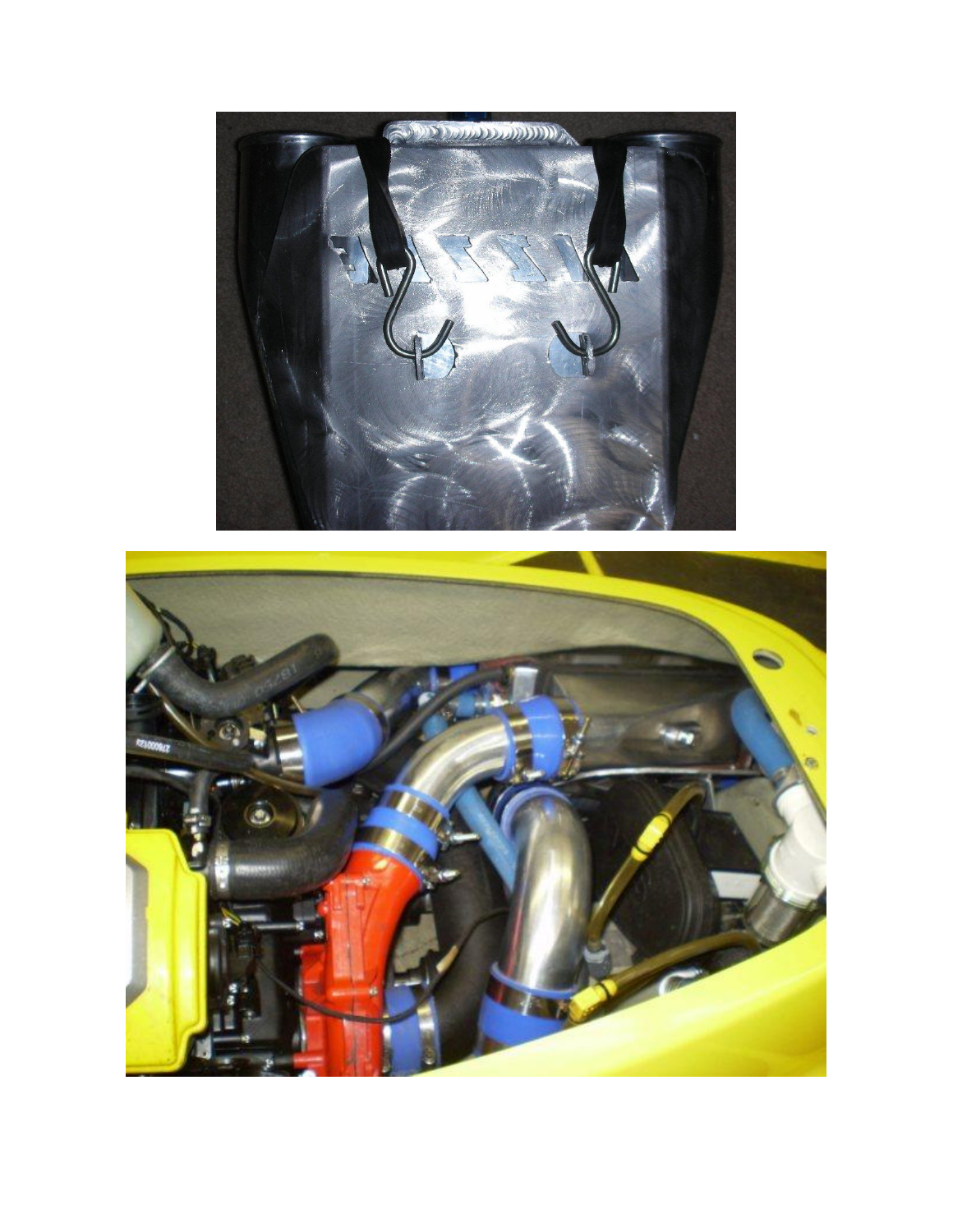

#### **Water Fittings:**

90 degree fitting installs into upper left hole on the front face of the intercooler. Install this fitting first and position it at an angle similar to the one seen in the picture.

Straight fitting installs into remaining hole on the front face of the intercooler (lower right hole). Install this fitting second, after installing the 90 degree fitting.

Water "inlet" line from pump transom attaches to 90 degree fitting on upper left of front of the intercooler.

Water "outlet" going to exhaust manifold attaches to straight fitting on lower right of front of the intercooler.